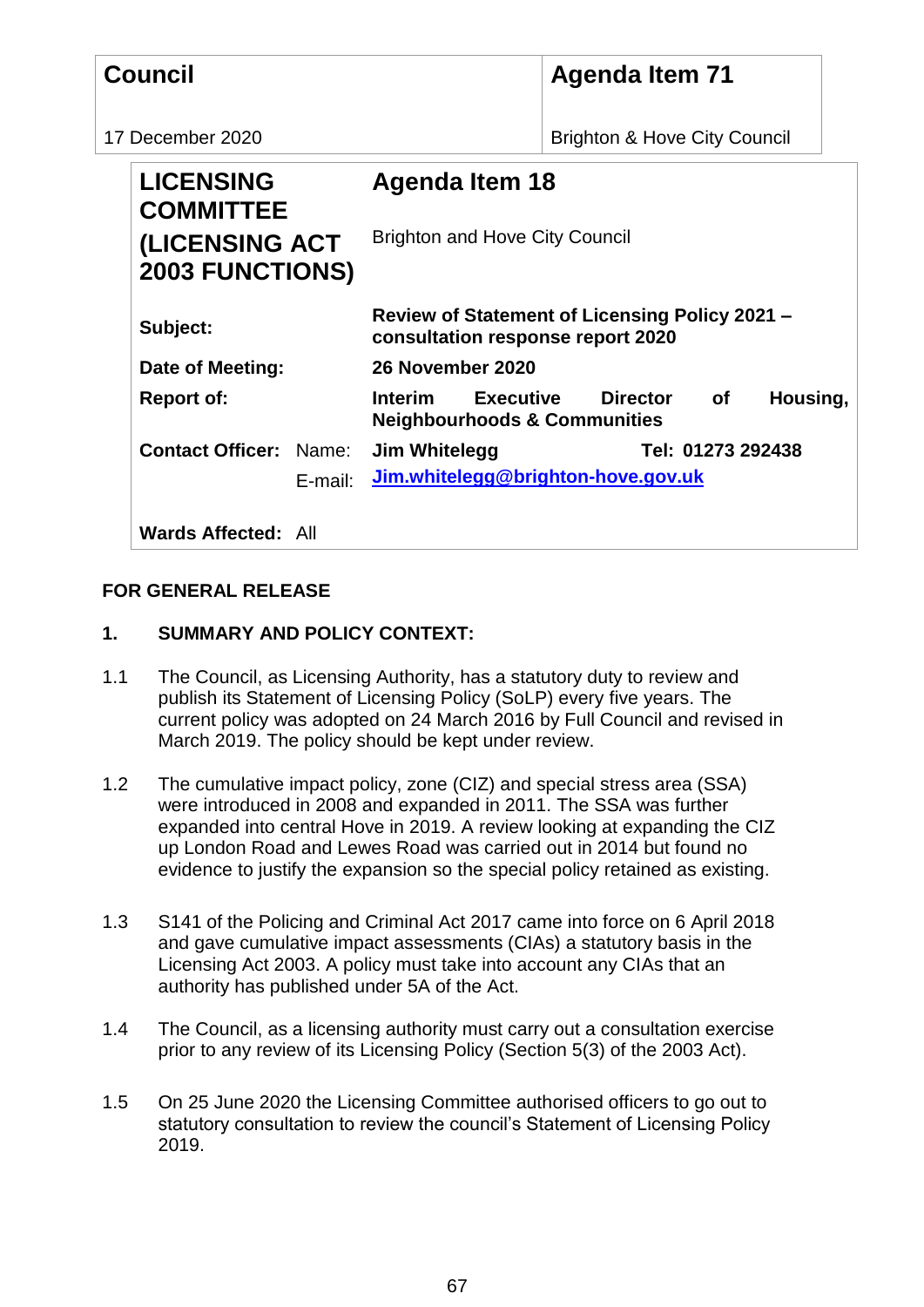### **2. RECOMMENDATIONS:**

- 2.1 That Committee agree the revisions to the Statement of Licensing Policy as follows:
- 2.1.1 Maintain the current cumulative impact policy and zone and publish the Cumulative Impact Assessment.
- 2.1.2 Expand the Special Stress Area (SSA) to cover Preston Road and Beaconsfield Road (up to Stanford Avenue).
- 2.1.3 Include Marina into "Other areas" of the Matrix to reflect the increased number of residential properties.
- 2.1.4 To amend the "Café" category of the Matrix by reducing the terminal time to 10pm for the sale of alcohol within the special stress area and "other areas".
- 2.1.5 Shopping parades Amend note 8 of the Matrix to "*In an area where there are already several existing off-licences or where the premises is situated within a parade with another off licence and where representations are received about negative cumulative impact on the licensing objectives of a further premises, the application may be refused on these grounds or restrictions placed on the terminal hour to reflect opening hours of other shops."*
- 2.1.6 Alcohol in shared workspaces Amend note 10 of the Matrix to clarify that *"Non-alcohol led category does not include "alcohol in shared workplaces". These type of premises are considered unique. It is recommended that sale of alcohol in shared workspaces should have a terminal hour of no later than 10pm. For further advice and guidance on "alcohol in shared workplaces. For further advice and guidance on "alcohol in shared workplaces" please see paragraph 3.3.5-3.3.7".*
- 2.1.7 Shadow Licences add a new shadow licences section 3.10 to revised policy with advice, guidance and possible conditions.
- 2.1.8 Alcohol Delivery amend the Off Licence section 3.5.5-3.5.8 of the revised policy with suggested conditions.
- 2.2 That the revised Statement of Licensing Policy is referred to Full Council for adoption. See Appendix A for a copy of the revised statement of licensing policy and cumulative impact assessment (CIA).

#### **3. CONSULTATION**

3.1 Consultation commenced on  $20<sup>th</sup>$  July 2020 and closed on the 4<sup>th</sup> October 2020. The consultation document included background information and relevant documents to the specific questions on the areas listed in the recommendations (see section 2.1) as well a copy of the revised document. A copy of the consultation document can be found in Appendix B.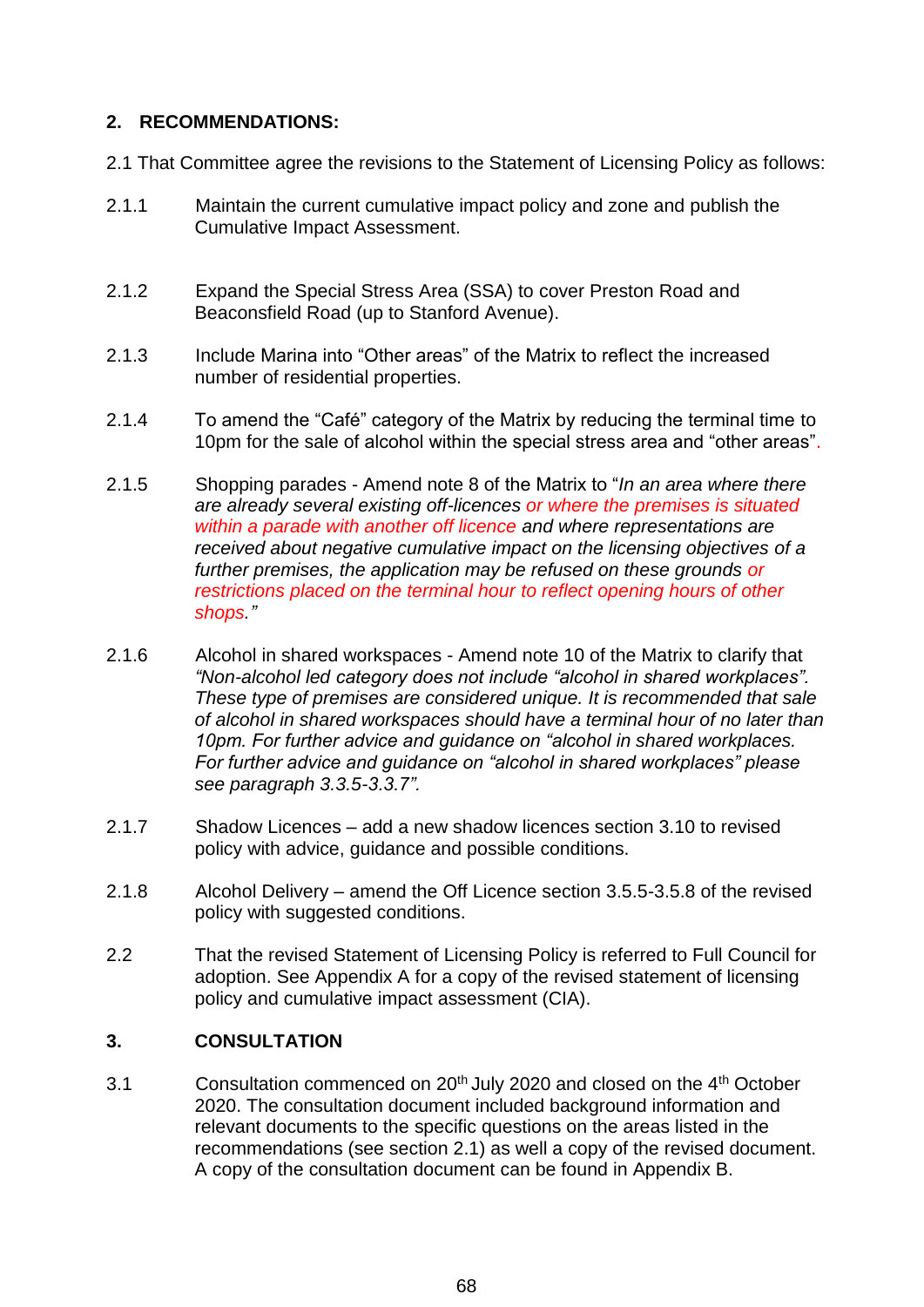- 3.2 National Guidance states at 13.4 that before determining its policy, the licensing authority must consult the persons listed in section 5(3) of the 2003 Act. These are:
	- The chief officer of police for the area
	- The fire and rescue authority for the area
	- The local authority's Director of Public Health in England
	- Persons/bodies representative of local premises licence holders
	- Persons/bodies representative of local club premises certificate holders
	- Persons/bodies representative of local personal licence holders; and
	- Persons/bodies representative of businesses and residents in its area.
	- 3.3 Consultation was undertaken with these statutory consultees and more generally via the council's on-line consultation portal, Licensing website, Licensing Strategy Group, the city LATs (Local Action Teams), residents associations and community associations, Business Improvement District (BID), Brighton & Hove Economic Partnership, Brilliant Brighton, other Council services including Tourism, Events Office, Seafront Office (including Seafront Trader Association), Trading Standards, Legal and Finance.

#### **4. Consultation Responses**

- 4.1 It should be noted that extensive pre-consultation was carried out with relevant key stakeholders prior to going out to consultation, including Public Health, Police, Environmental Health, Highways, Arts and Tourism, Licensing Strategy Group and licensing committee members.
- 4.2 A summary of the responses are detailed below. A detailed breakdown of the on-line consultation portal responses, together with the additional responses submitted by email and letter can be found in Appendix C.
- 4.3 The consultation document contained specific questions relating to the proposed changes together with a question on comments on any aspect of the policy.
- 4.4 With regard (add 4.2) to comments on the specific questions relating to the areas of recommendation in 2.1, I will summarise the comments but it is important that the consultation responses are considered in their entirety (please see Appendix C).
	- Maintain the current cumulative impact policy and zone majority agree (79%)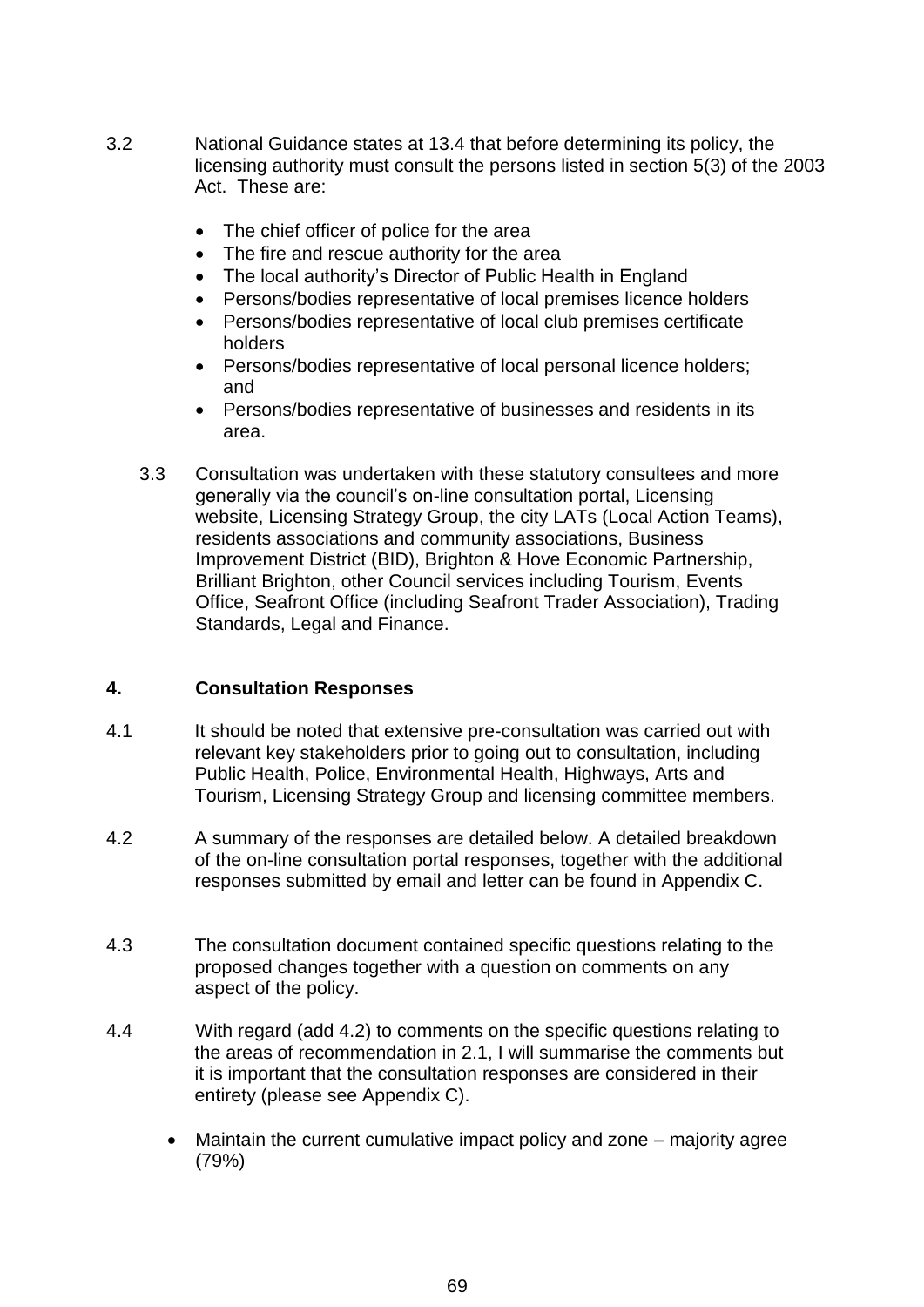- Expand the Special Stress Area (SSA) to cover Preston Road and Beaconsfield Road (up to Stanford Avenue) – majority agree (64%)
- Café terminal times in "special stress areas" and "other areas" more of a mixture of comments with the majority suggesting 10pm or 11pm.
- Including Marina into "Other areas" of the Matrix to reflect the increased number of residential properties – majority agree (59%)
- Shopping parades Amend note 8 of the Matrix to "*In an area where there are already several existing off-licences or where the premises is situated within a parade with another off licence and where representations are received about negative cumulative impact on the licensing objectives of a further premises, the application may be refused on these grounds or restrictions placed on the terminal hour to reflect opening hours of other shops."* – majority agree (65%)
- Alcohol in shared workspaces Amend note 10 of the Matrix to clarify that *"Non-alcohol led category does not include "alcohol in shared workplaces". These type of premises are considered unique. It is recommended that sale of alcohol in shared workspaces should have a terminal hour of no later than 10pm. For further advice and guidance on "alcohol in shared workplaces. For further advice and guidance on "alcohol in shared workplaces" please see paragraph 3.3.5-3.3.7"* – majority agree (65%)
- Shadow Licences add a new shadow licences section 3.10 to revised policy with advice, guidance and possible conditions – majority agree (57%)
- Alcohol Delivery amend the Off Licence section 3.5.5-3.5.8 of the revised policy with suggested conditions – note general comments
- In addition to the on-line consultation portal we received an email and letter from a community group, local action team and licensing consultant which can also be found in Appendix C.

If members were minded to agree the statement of licensing policy, Full Council alone can exercise the function of revising the authority's policy.

## **4. FINANCIAL & OTHER IMPLICATIONS:**

#### 4.1 Financial Implications:

There are no financial implications arising from the recommendations made in this report. The Licensing Act 2003 provides for fees to be payable to the licensing authority in respect of the discharge of their functions. The fee levels are set centrally by government.

Finance Officer Consulted: Michael Bentley Date: 16/10/2020

4.2 Legal Implications: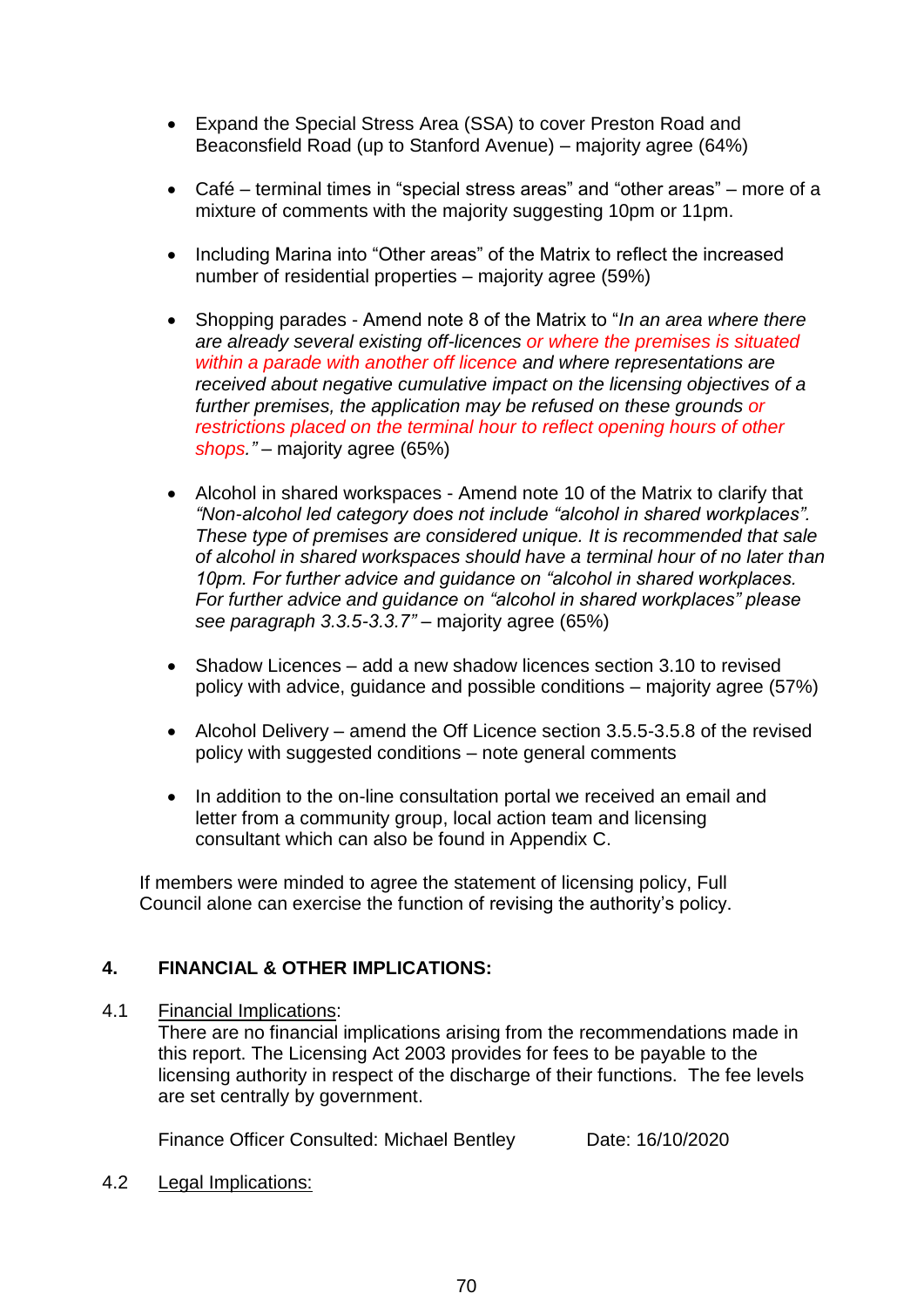These are set out in the report. The SoLP should follow the fundamental principles set out in the Licensing Act 2003 and statutory guidance Following the consultation exercise, the views of all those persons or bodies should be given appropriate weight when determining the policy. The new requirement to publish a Cumulative Impact Assessment and the evidence underpinning it is significant. Revisions made to the policy without evidential basis are likely to be vulnerable to challenge.

Lawyer Consulted: Rebecca Sidell **Date: 16/10/20** 

#### 4.3 Equalities Implications:

An Equality Impact Assessment was be completed as part of the policy review process to assess if there is any adverse impact on a particular group.

#### 4.4 Sustainability Implications:

Licensed premises throughout the city rely on local licensing policies in ensuring there is clear guidance on the continued operation of local businesses. Maintaining a regularly reviewed policy, which has undergone public consultation, will ensure a consistency of support to licensed premises, members of the public and other stakeholders affected by these activities.

#### 4.5 Crime & Disorder Implications:

CIA proposals are geographically based around evidence of crime and disorder, etc. and should assist in the council's overall aim in reducing current levels. The Special Policy promotes the four licensing objectives: public safety, the prevention of crime and disorder, the prevention of public nuisance and the protection of children from harm.

#### 4.6 Risk and Opportunity Management Implications:

Failure to meet this statutory duty would lead to uncertainties in decision making, loss of business continuity and an inability to meet customer care standards.

#### 4.7 Corporate / Citywide Implications:

The policy promotes the licensing objectives and sets out a general approach to making licensing decisions. The licensing authority must carry out its functions with a view to promoting the licensing objectives and this Special Policy is framed around those objectives.

Proposals for new licensed premises, or for certain variations to existing ones, within a CIA will normally be refused following relevant representations unless it can be demonstrated that there will be no negative cumulative impact.

## **SUPPORTING DOCUMENTATION**

## **Appendices:**